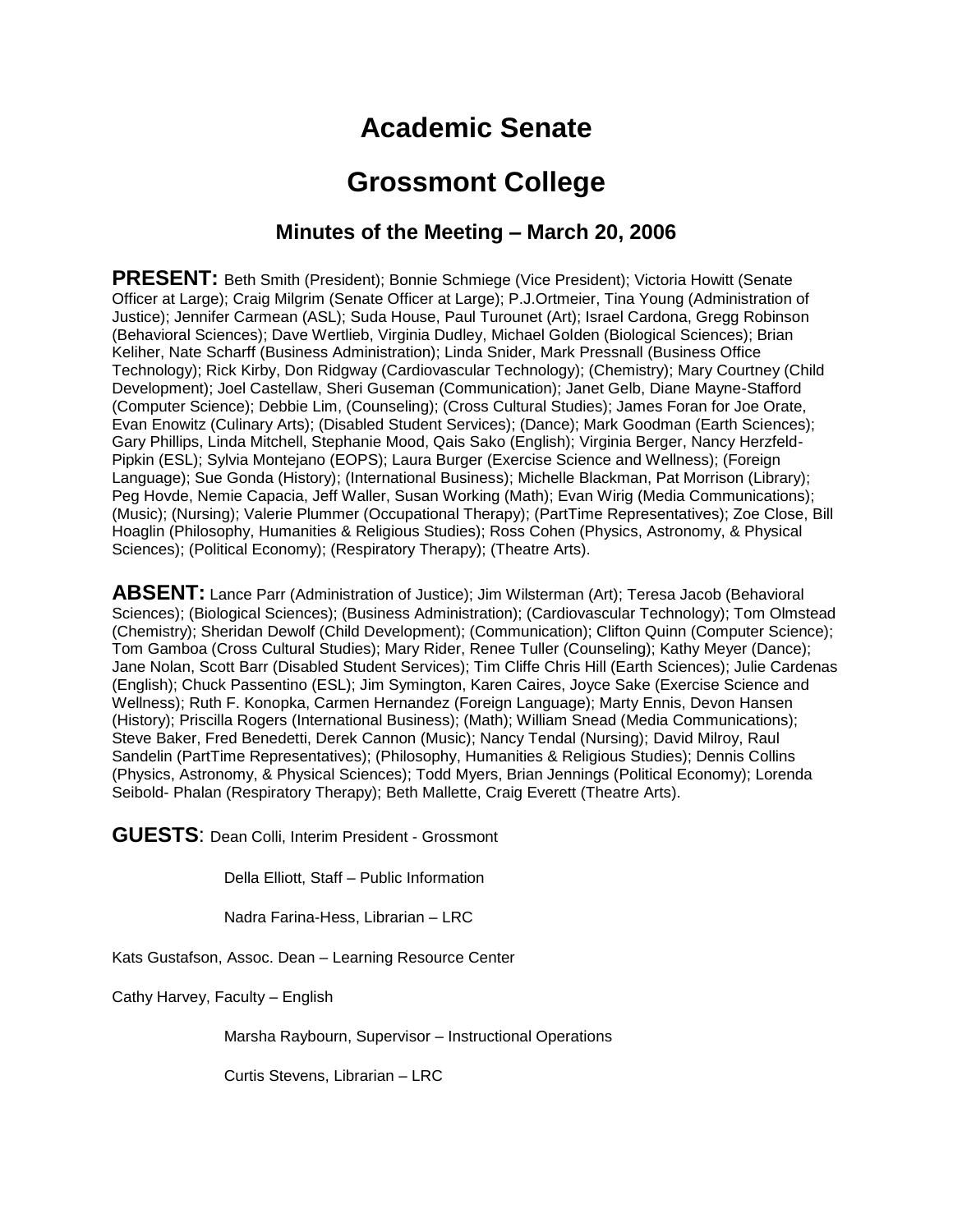**RECORDER**: Tasa Campos

#### **I. CALL TO ORDER**

#### **A. Approval of Agenda**

A motion was made to approve the agenda.

M/S/U Goodman/Schmiege

#### **Approval of Minutes from March 6, 2006**

A motion was made to approve the minutes from the February 6, 2006 meeting.

M/S/U Snider/Goodman

## **II. PRESIDENT'S REPORT**

Beth reminded everyone of the Governing Board meeting tomorrow at Cuyamaca. She stated a requested has been made for the meetings to be moved to a larger venue to accommodate all guests. The chancellor's said that the board meetings will not be moved, but could be in the future, once the current construction is finished and there is more space. Beth was unclear on whether speakers or chairs would be available outside the meeting room. The group discussed the Brown Act and whether or not it was legal for the Board not to accommodate any persons who want to attend a public meeting. It was stated that with this being an election year, the community should have access to the Board meetings. SOC will look it up in the Brown Act.

Suda House stated the situation of not allowing every interested person into the meetings was wrong and not in the spirit of democracy and should be pursued with an attorney. The group discussed a variety of available locations on campus that could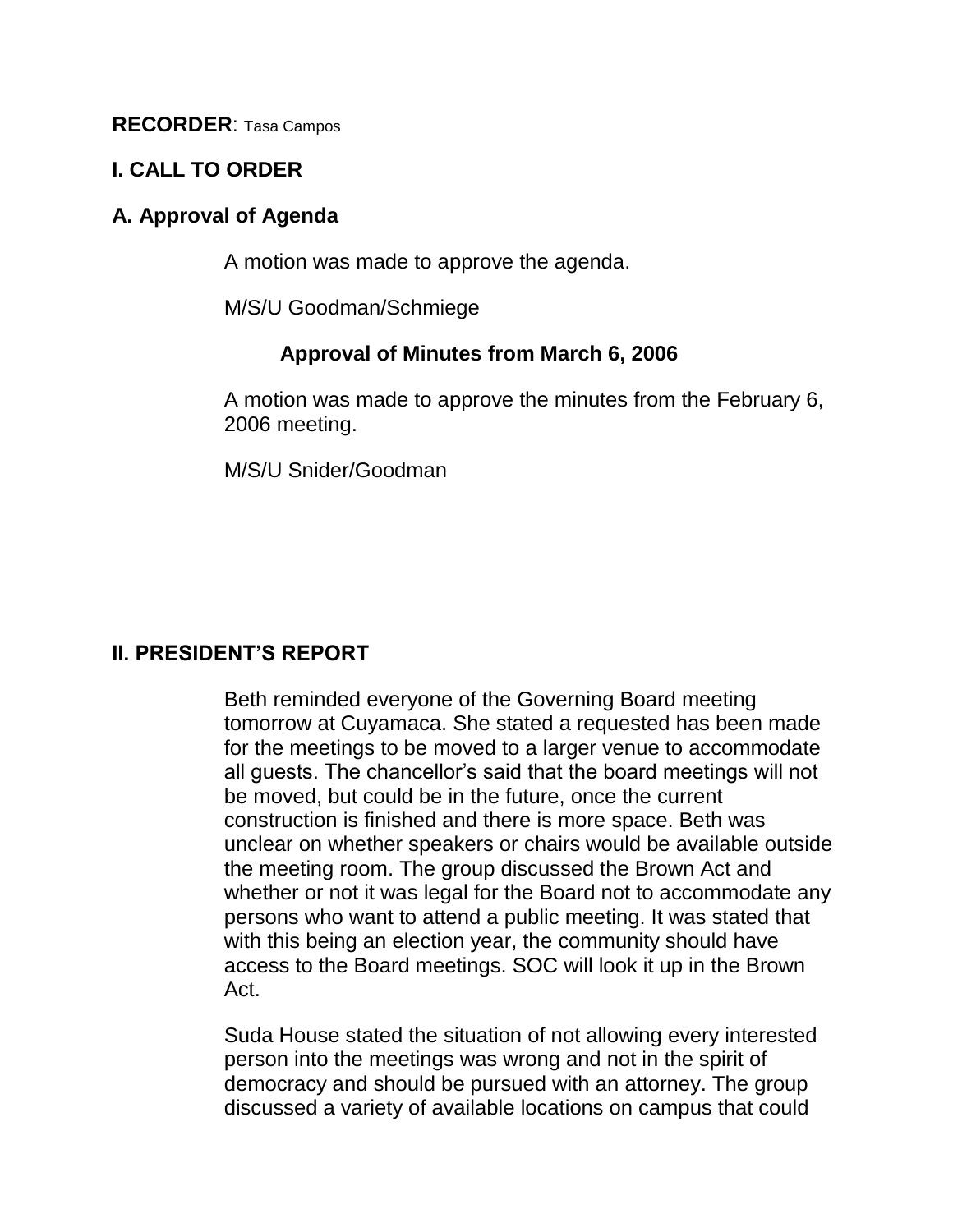accommodate larger groups. The general community being able to attend the meetings was also reviewed.

Beth reviewed the upcoming Academic Senate meeting schedule. The next Academic Senate meeting is scheduled for April 3<sup>rd</sup> and the next meeting will be the first Monday after Spring Break, April 17<sup>th</sup>. Since Spring Break will be the week before the April  $17<sup>th</sup>$  meeting, the agendas will be distributed during the week of April 3<sup>rd</sup> after the Monday meeting. Please note the April  $17<sup>th</sup>$  meeting will be held in Room 524. Beth will remind everyone of the change of location before the meeting.

The next Chairs & Coordinator's Committee meeting will be on March 27<sup>th</sup>.

Beth shared the Task Force to Review Supervised Tutoring composition has been developed. The composition is as follows:

2 – Faculty from departments with discipline specific supervised tutoring labs.

2 – Faculty from department without discipline specific supervised tutoring labs.

- 1 Counselor.
- 1 Student.
- 2 Instructional Administrators.

Faculty Co-Chair – Curriculum Committee

The Senate approved the development of this Task Force at the last meeting with a request for follow-up of the final composition.

#### **Enrollment – Dr. Dean Colli**

Dr. Dean Colli, Interim, Grossmont College President greeted the Senate and thanked them for their support during his term as Interim President.

Dr. Colli then gave an overhead presentation on enrollment and FTES. He distributed a hand-out on 2006-07 Goal FTES Options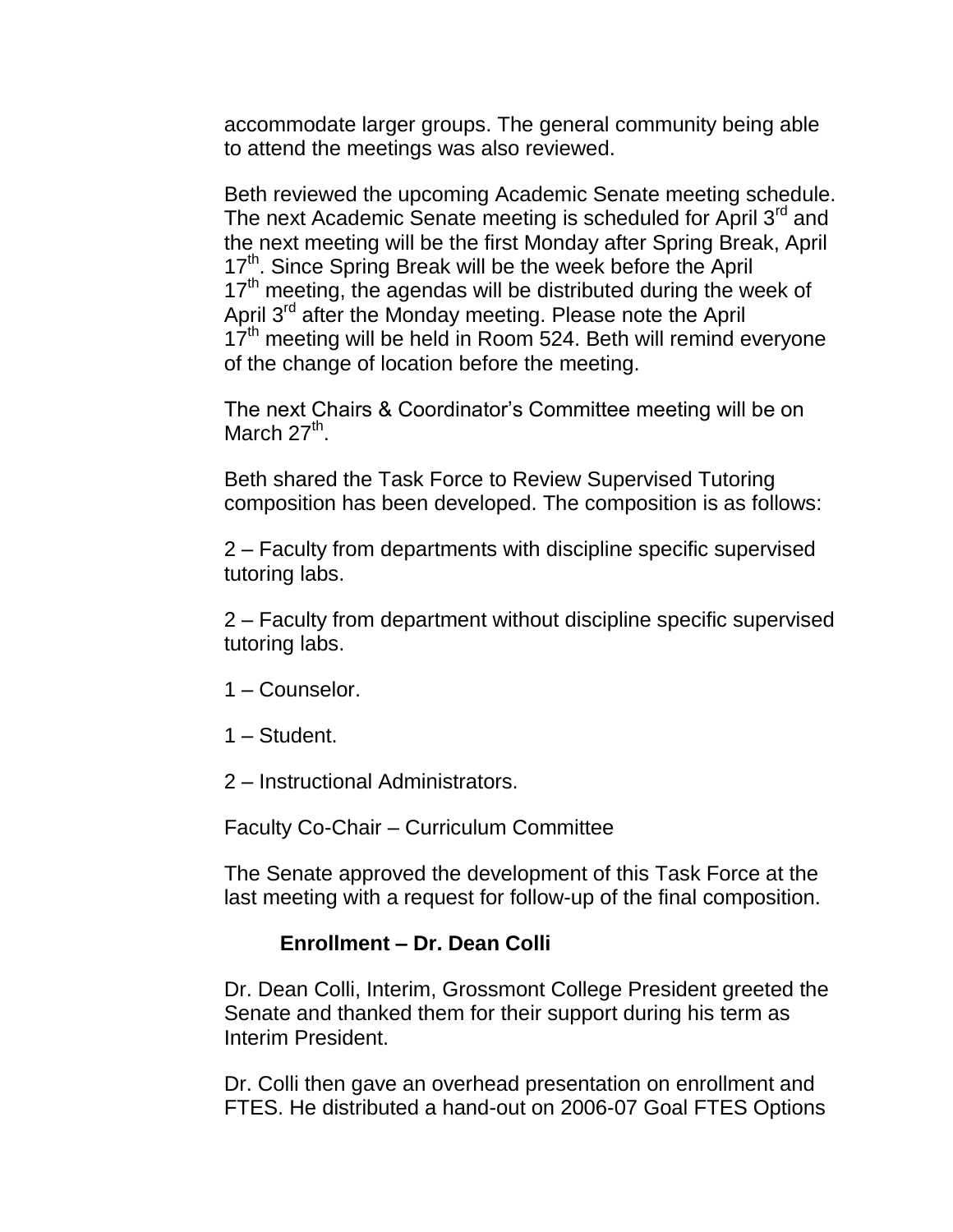and 2006-07 FTES Challenges. Dr. Colli stated the college is below its base enrollment and reviewed options, recommendations and strategy figures. The group discussed the implications if the goals are not met.

Dr. Colli stated he has read the department letters to the chancellor and thanked everyone for their positive attempts at solving the current situation.

## **Distinguished Faculty – Bonnie Schmiege**

Bonnie Schmiege shared that it is time for Distinguished Faculty Nominations. She has nomination forms if any one is interested in nominating a colleague. The selection committee is being formed. The Distinguished Faculty will be honored during the Fall Semester Professional Development week and through the following year. If you have any questions, please contact her.

### **lI. ACTION ITEMS**

### **Resolution to Begin Problem Solving – Versions A & B, Attachment #1**

Beth stated an additional version had been sent to her over the weekend. Copies of the version were available on the back table on goldenrod colored paper. This additional version would be titled Version C. Beth asked the group to review all three of the versions and then the group would discuss Version C first.

A motion was made to place Version C on the floor for discussion.

M/S Wertlieb/Kirby

The group reviewed and discussed Version C.

A motion was made to remove the last Resolve section on the Resolution – Version C.

M/S/U Robinson/Hovde

The group discussed the resolution.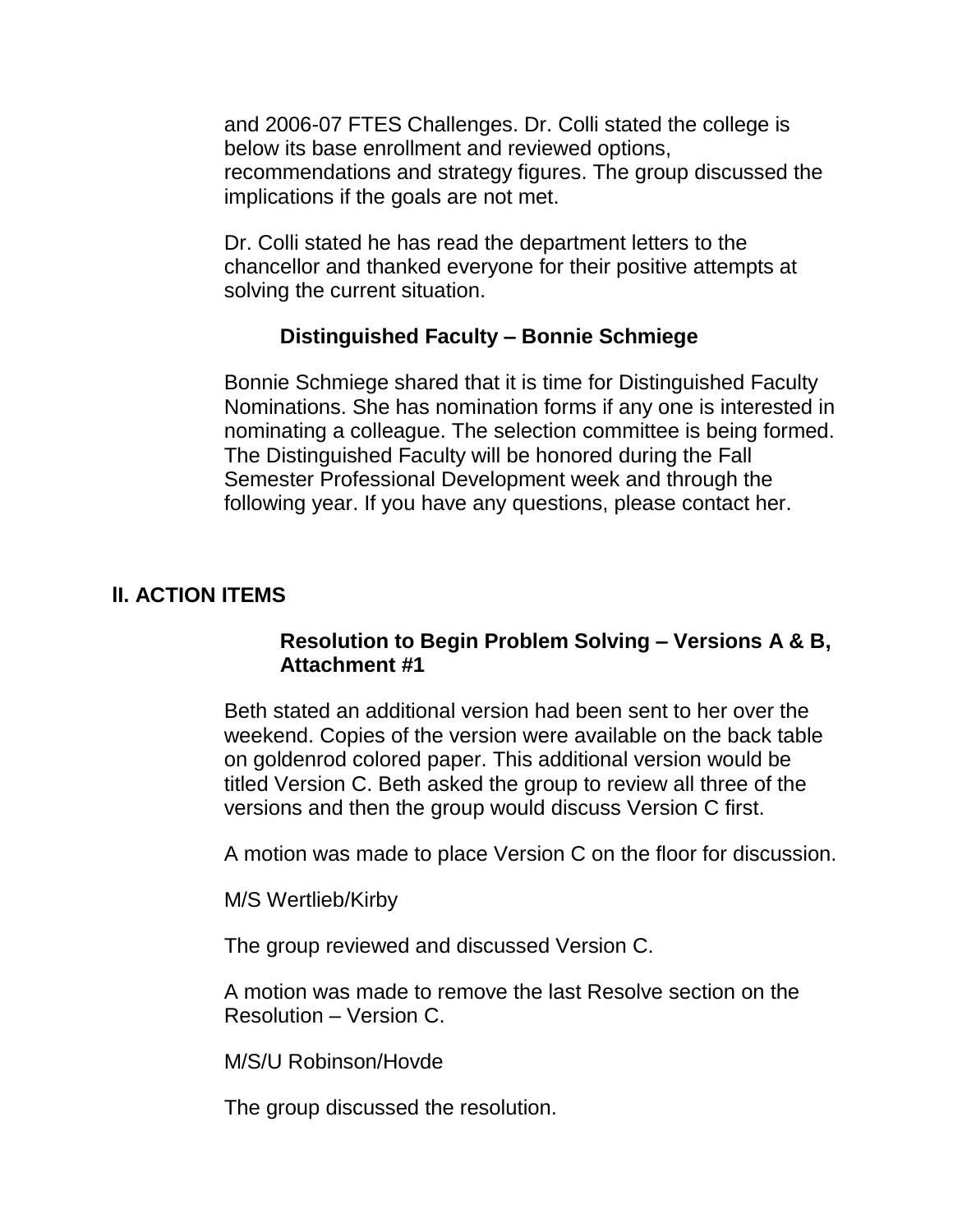A motion was made to add the fourth "Whereas" section from Version B after the second "Whereas" section in Version C. The section in Version B reads "Whereas, By denying that problems exist, the Chancellor and Governing Board have not responded to several requests for mediated assistance prior to the March, 2005, No-Confidence vote the Grossmont Academic Senate."

M/S Milgrim/Montejano

The group discussed the addition. After discussing further, the motion was withdrawn.

A motion was made to change the wording in Version C to reflect reasons of Votes of No Confidence.

M/ Schmiege

The groups decided to further discuss the resolution. It was suggested adding to the Resolution – Version C a listing of definitions of issues. The group continues discussing the pros and cons of adding the list.

A motion was mad to table Resolutions – Version C so that SOC could list the definitions of issues.

M/S Wertlieb/Kirby

After discussion the motion was withdrawn.

It was decided that SOC will work on adding a list of definitions and today's changes into Resolution – Version C.

A motion was made to table discussion until next meeting when the adjustments have been made to the resolution.

M/S/U Wertlieb/Kirby

#### **Revised Board Policies**

Beth shared that Grossmont SOC met with the Cuyamaca SOC last Friday to discuss the Joint Academic Senate meeting in the fall and the revised board policies. Both colleges would like to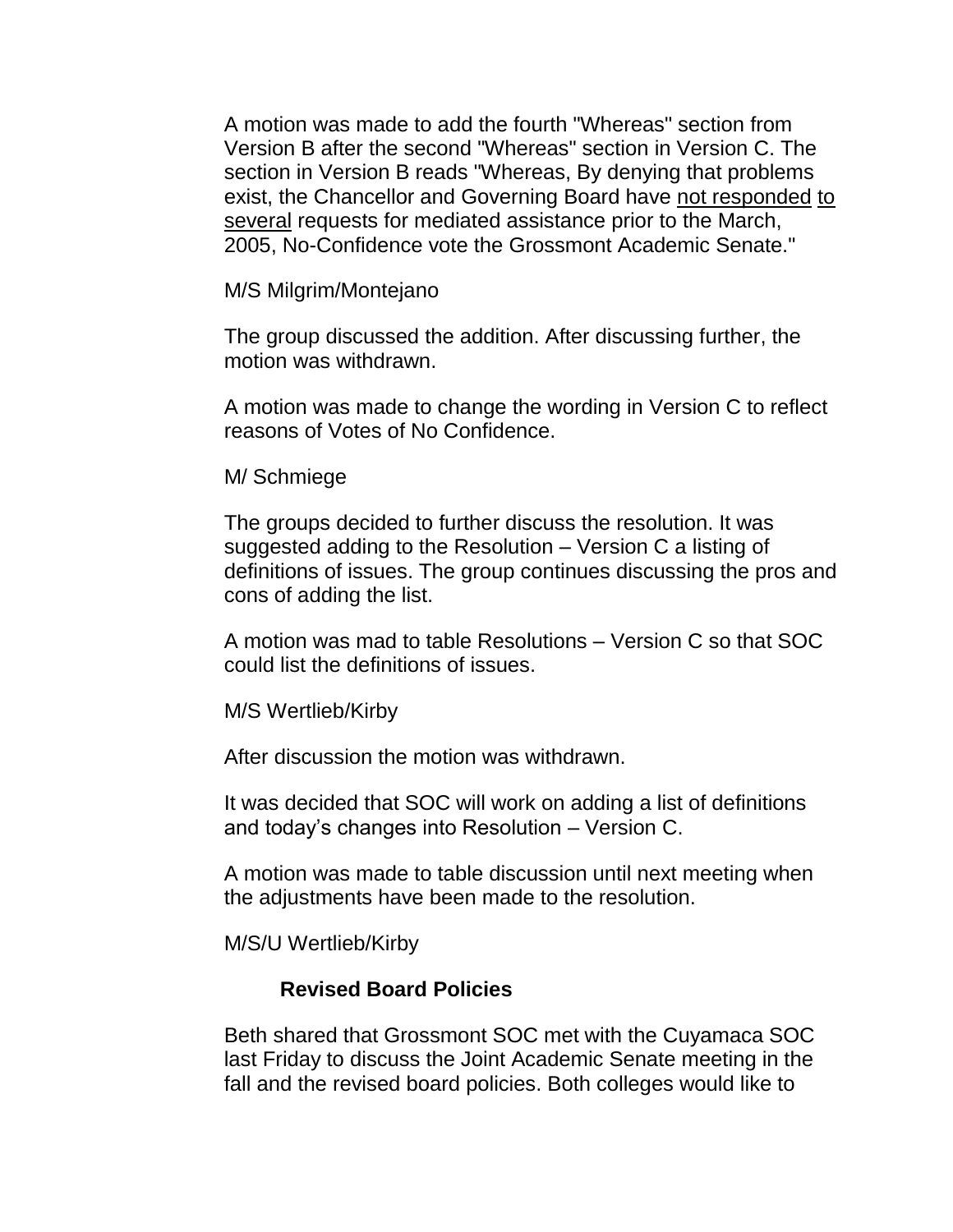work on a process to approve revised board policies in a more timely manner. Beth stated the meeting was a good meeting.

Beth stated the revised board policies packet had been distributed at the last Senate meeting but if you needed an additional copy, Tasa had a few left.

A motion was made to review and approve the packet.

M/S/ Wertlieb/Schmiege

The group reviewed the changes. Beth reported that Cuyamaca had requested BP 5016 – Probation, Disqualification, and Readmission be pulled for further review. The Senate agreed to pull.

The group reviewed and discussed BP 2315 – Closed Sessions.

The group reviewed and discussed BP 7310 – Nepotism. The group requested this policy be pulled by the Senate. The group discussed. It was agreed the Grossmont Academic Senate would pull BP 7310 – Nepotism.

A motion was made to approve the Revised Board Policies packet with the pulling of BP 5016 – Probation, Disqualification, and Readmission and BP 7310 – Nepotism.

M/S/U Wertlieb/Morrison

#### **IV. INFORMATION ITEMS**

#### **Distance Ed Plan – Attachment #2**

Due to lack of time this item was not discussed.

#### **Student Grievance and Due Process Procedure – Attachment #3**

Due to lack of time this item was not discussed.